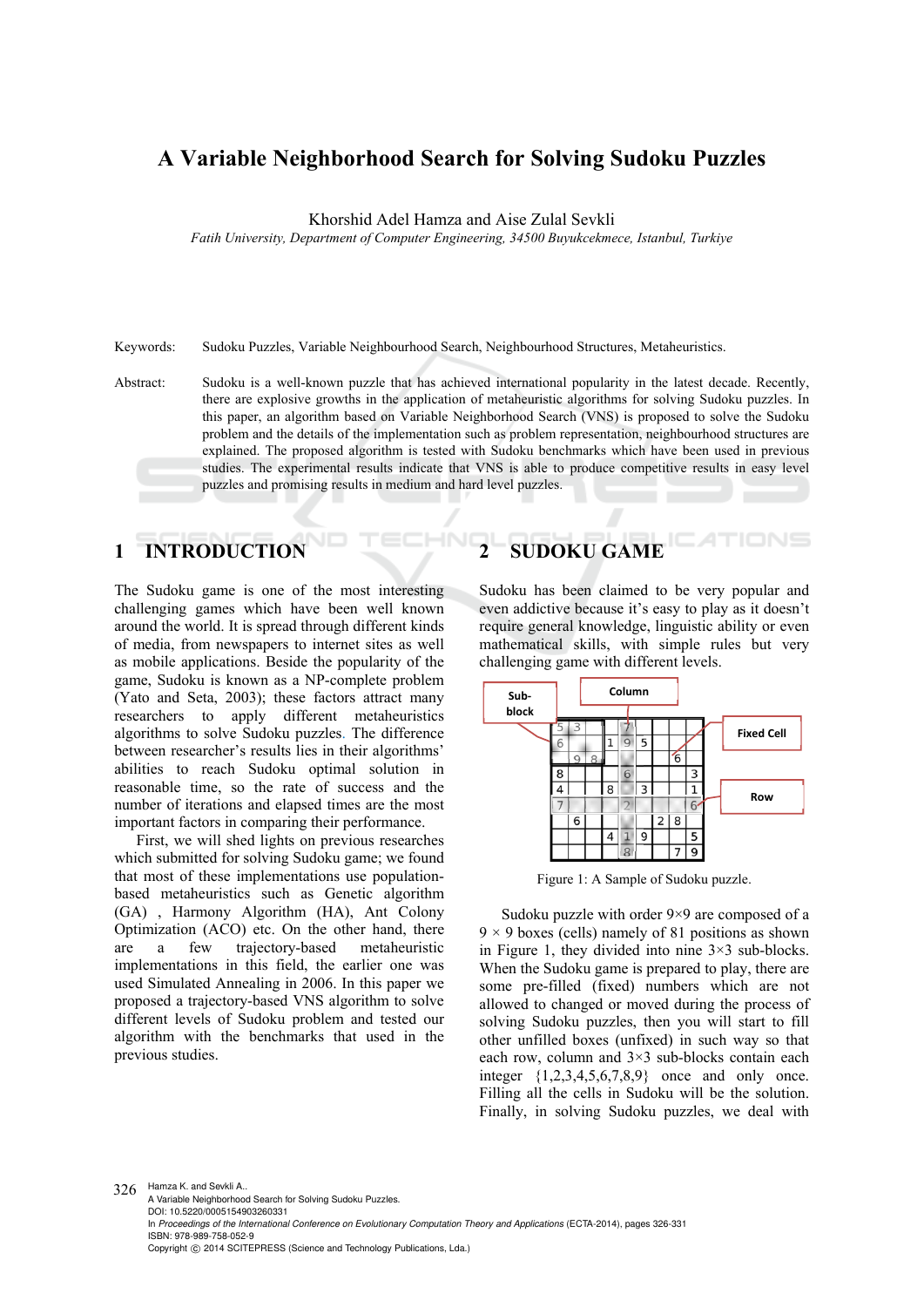puzzles that have unique solution. We can summarize rules to solve Sudoku into three rules (Satyendra and Saumi, 2013):

- Rule 1: Each row should contain values from 1 to 9 without repeating any number.

- Rule 2: Each column should contain values from 1 to 9 without repeating any number.

- Rule 3: The sub-block should contain only values from 1 to 9 without repetition.

### **3 RELATED WORK**

Many algorithms were proposed for solving and generating Sudoku problems. A number of studies can definitely solve Sudoku problems by using exact methods (Crawford et.al, 2008), (Gunther and Moon, 2012) and (Simonis, 2005). By using these exact methods, easy level Sudoku problems can be solved in a reasonable amount of time. However, when the level gets harder, the computational time grows exponentially and these methods become impractical. Therefore, many researchers focus on heuristic algorithms.

Various population-based metaheuristics have been proposed such as ant colony optimization algorithm (ACO) (Asif, 2009), genetic algorithm (GA) (Xiuqin, Yongda and Ruichu, 2012), (Li and Deng, 2011) and (Mantere and Koljonen, 2007), harmony search algorithm (HS) (Satyendra and Saumi, 2013). In the paper (Asif, 2009), the author employs as heuristic information the number of digits correctly placed on the board. However, the best value reached is 76 where 81 being the global optimum. Li and Deng (2011) proposed a modified genetic algorithm for solving Sudoku games under the name of Improved Genetic Algorithm. The results were good in solving easy levels but it was unable to solve higher levels. They followed their algorithm with New Genetic algorithm (NGA) (Xiuqin, Yongda and Ruichu, 2012) which contains many major modifications. The results were significantly improved in solving all Sudoku levels even when comparing the results with other population algorithms like GA (Mantere and Koljonen, 2007), Cultural Algorithm (CA) (Mantere and Koljonen, 2008) and ACO (Mantere and Kolionen, 2009).

Another algorithm has been published by Satyendra and Saumi (2013) using harmony algorithm. The algorithm in addition to solving different levels of Sudoku, it can determine the level of the Sudoku game. The results were quite good in solving easy levels with success rate of 100%, but

these rates are decreased along with levels of difficulty to be 10% in the hardest level (level 5).

Although there are many population based heuristic algorithms, there are a few trajectory-based algorithms for solving Sudoku games. Lewis (2007) proposed a simulated annealing algorithm to solve different level types of (3 \* 3) Sudoku games as well as (4 \* 4) games. In addition, he developed an algorithm to create solvable problem instances with different levels by using some rules and criteria. The results were amazing as the algorithm solved all samples of all levels in short time, but with more times in solving 4 \* 4 Sudoku problems. The main factor of reducing running time was in calculating the fitness function by recalculating only affected rows and columns by the swap neighborhood structure operation. Unfortunately, the data set used in experiments is unavailable to compare his results with our results.

# **4 VNS IMPLEMENTATION**

In this paper we propose a Variable Neighborhood Search (VNS) algorithm to solve Sudoku problem. Variable Neighborhood Search has been proposed by Mladenovic and Hansen (1997). The basic idea of VNS is to successively explore a set of predefined neighborhoods to provide a better diversification of solution. It explores either at random or systematically a set of neighborhoods to get different local optima and to escape from local optima. VNS

```
Input: a set of neighborhood structures N_k for k = 1,
k_{\text{max}} for shaking.
a set of neighborhood structures N<sub>l</sub> for l = 1,.. l_{max} for
local search. 
x = x_0;Repeat 
   For k=1 to k_{max} Do
Shaking: pick a random solution x'' from the k^{th}neighborhood N_k(x) of x';
Local search by VND ; 
For j=1 To j_{max} Do
Find the best neighbor x'' of x' in N_i(x');
If f(x'') < f(x') Then x' = x''; j=1;
Otherwise j=j+1;
Move or not: 
If local optimum is better than x Then x = x''Continue to search with N_1 (k = 1);
Otherwise k=k+1;
Until stopping criteria 
Output: Best found solution
```
Figure 2: Pseudo-code of GVNS algorithm.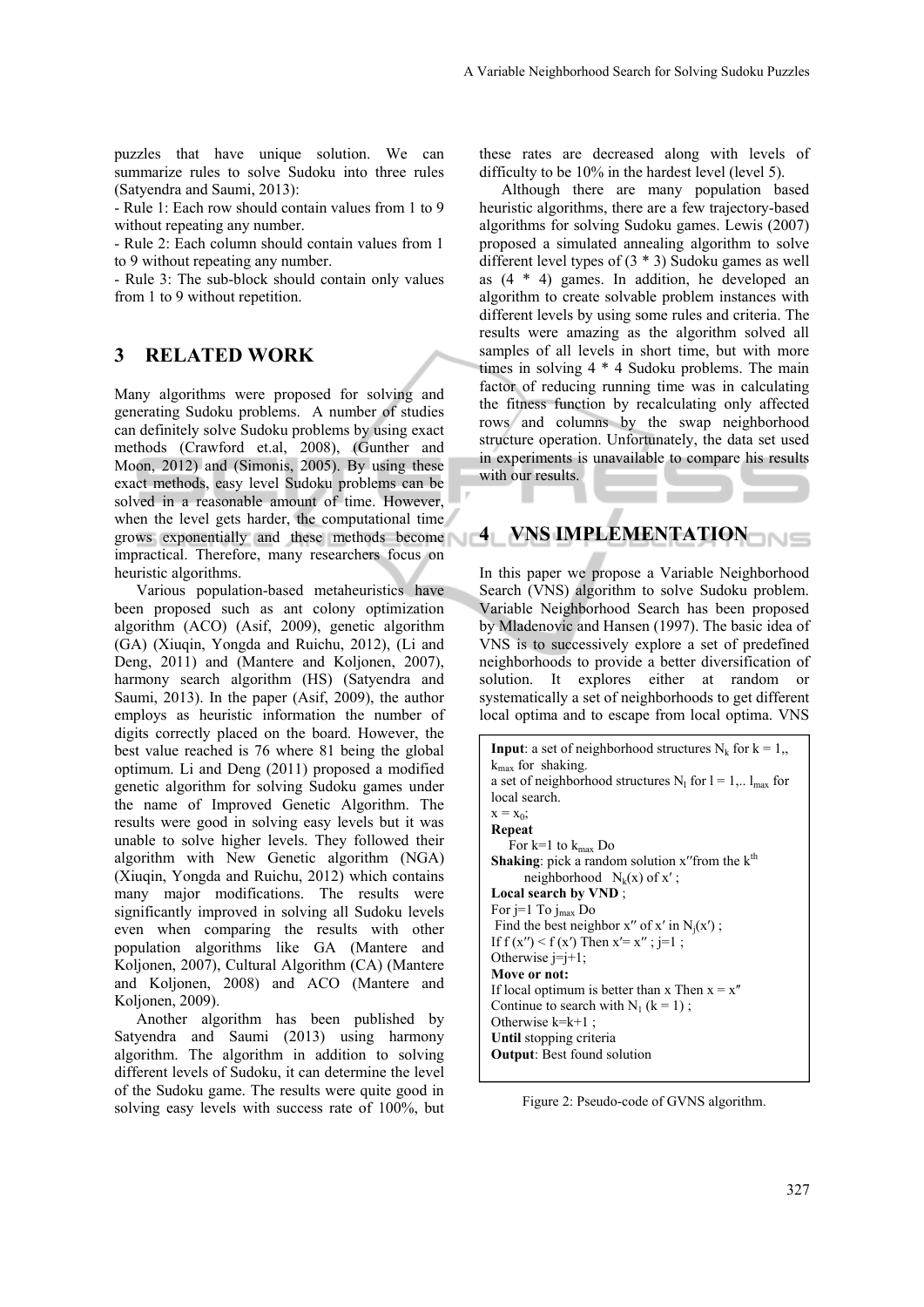algorithm has three main phases: Shake, Local Search and Move or Not. While shake diversifies the solution, local search explores local area thoroughly.

Variable Neighborhood Descent (VND) is a variation of the VNS. It explores local optima with using various neighborhood structures only. VND can be used as a part of VNS in the local search phase which is called general VNS (GVNS).

In this study, a GVNS algorithm where the simple local search procedure is replaced by the VND algorithm is used. The pseudo-code of GVNS algorithm is described in Figure 2.

#### **4.1 The Fitness Function**

The initial solution is created based on rule 3 which keeps the numbers between 1 and 9 without repeating in every sub-block. It's clear that appropriate fitness function is obviously one that searches for violations of the remaining two rules (rule 1 and 2). To calculate fitness value, repeating number at each row and column are calculated. Total of these numbers give the fitness value of the candidate solution. Calculation of fitness value for a sample Sudoku puzzle is given in Table 1. Obviously, fitness value of an optimal solution is zero. Note that to calculate the missed numbers in row and column, we count number which are repeated more than one; then it subtracted by 1. For instance, if a number repeated two times in a row, counter equals 2-1=1, if a number repeated three times it will be  $3-1=2$  etc. this is because if 2 numbers repeated in row, it means that one numbers is missed, and if we have three numbers then we have 2 missed numbers. This calculation makes for every the rows and columns. The total fitness will be the summation of all rows and columns fitness as showed in Table 1.

Table 1**:** Calculation of fitness of the sample Sudoku puzzle

| 3 | 2              | 5 | 4        |              |   | 6              | 3 | 4 | 2              |
|---|----------------|---|----------|--------------|---|----------------|---|---|----------------|
| 9 | 8              | 1 | 9        | 8            | 5 |                | 2 |   |                |
| 7 | 6              | 4 | 3        | $\mathbf{2}$ | 6 | 5              | 9 | 8 |                |
| 5 | 2              | 9 | 6        | 3            | 4 | 8              |   |   |                |
|   | 3              | 6 |          | 9            | 8 | 2              |   | 5 |                |
| 4 | 8              |   | 5        |              | 2 | 6              | 3 | 9 |                |
| 6 |                | 3 | 8        |              |   | $\overline{2}$ | 8 | 6 | $\overline{2}$ |
|   | 4              | 5 | 1        | 6            | 3 | 7              | 5 | 3 | 3              |
| 8 | 9              | 2 | 2        | 5            | 9 | 9              |   |   | 3              |
|   | $\overline{c}$ |   | $\theta$ |              |   | 3              |   | 2 |                |

#### **4.2 Neighbourhood Structures**

The variety of neighborhood structures is an initial

condition to escape from local optima in order to find the optimal solution. For this purpose, we defined four neighborhood structures (NS). Following sections describes each of them. While the first three NS are used in VND local search phase, the last one is used in shaking phase.

#### **4.2.1 Exchange**

In this structure, two non-fixed boxes in the same sub-block selected randomly. Then they are simply swapped as shown in Figure 3.



Figure 3: An example of exchange NS inside sub-block.

#### **4.2.2 A Centered Point Oriented Exchange (CPOEx)**

This structure is used to explore new solutions in a little further vicinity of a current solution. At first, a box is selected randomly in a sub-block. NS is used this box as a centered point to find exchange pairs. Starting from the nearest boxes to the centered point, exchange-pairs are determined and then applied exchange NS. The CPOex continues to find appropriate exchange-pairs until one or both boxes of pair consisted of a fixed cell. A sample of CPOEx is illustrated in Figure 4. The shaded box indicates a centered point (cell 4) and bold numbers are fixed (cell 1 and 8). In this example CPOEx are stands for two exchange operations, but number of exchanges depend on the location of the center point and fixed cells in sub-block.



Figure 4: Example of CPOEx with no changes in a subblock.

#### **4.2.3 Insert**

Another NS used in this study is inserting. This structure performs an insertion of a box chosen randomly from the sub-block, in front of another randomly chosen box. An example of insert NS is given in the Figure 5.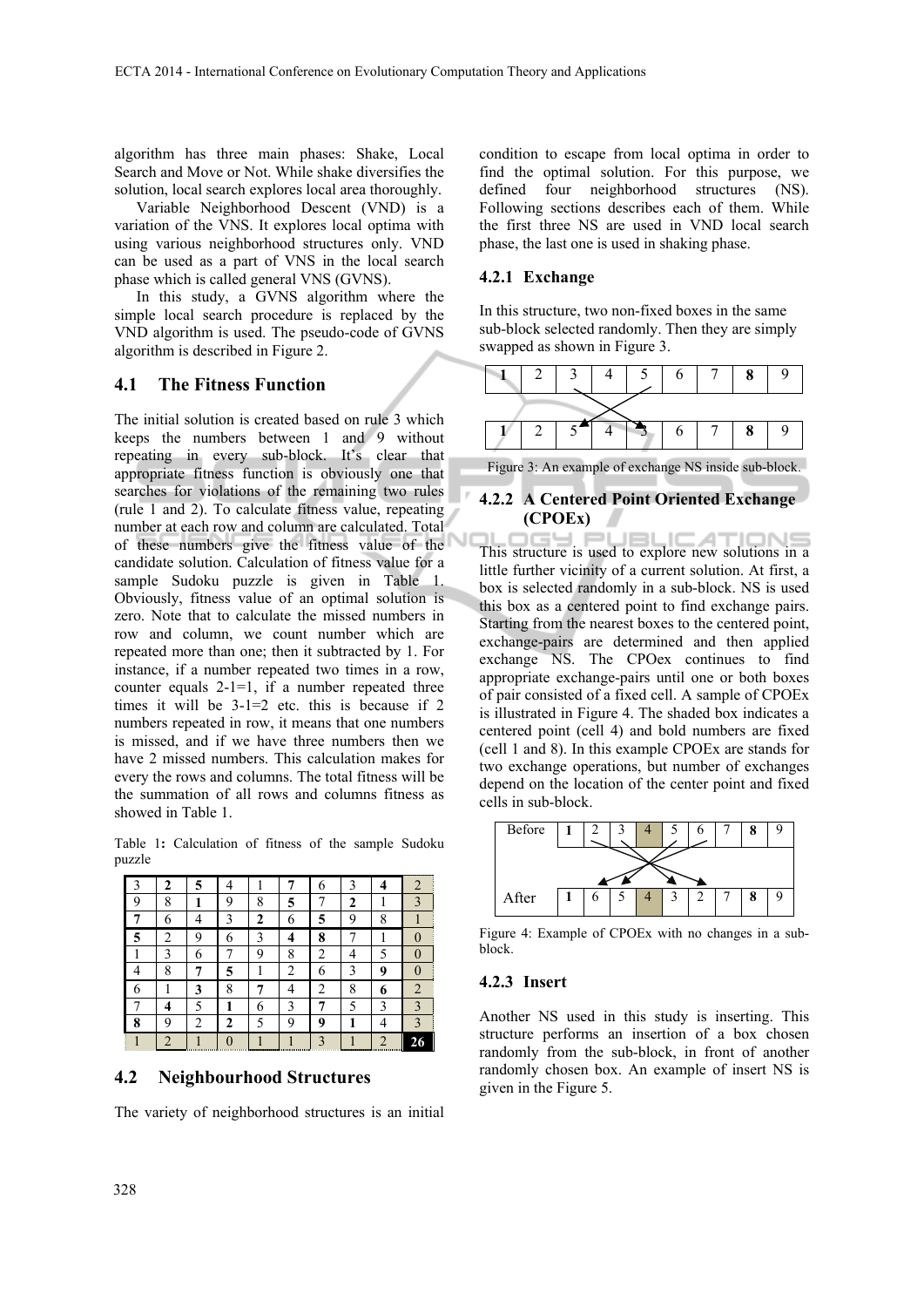

Figure 5: Insert NS operation.

First we choose a random number as start point, (box 6), then we choose another random number as inserting point (box 3). The procedure is done by inserting the number in box (6) in front of the box (3). This operation will shift right hand numbers. Notice that the fixed box (8) wasn't affected by the fixed cells. If insertion of a box is fixed, the insert does not work. But the other box is fixed the insertion could be done without affecting the places of fixed boxes.  $=$ **AND HN** 

#### **4.2.4 Invert**

The last NS is used in the shaking phase of GVNS. The idea is to select two boxes in the sub-block randomly, then invert a subsequence of boxes between two selected boxes. Both the boxes outside the range and the fixed boxes in the range are not affected by the invert operation. In figure 6, we randomly select cell 3 and 6 which means we have four boxes  $\{3,4,5,6\}$ . The inverse of these values we get {6, 5, 4, 3}



Figure 6: Invert NS operation.

#### **4.3 The Procedure**

The algorithm starts with a generating initial solution x randomly but at the same time we should satisfy the third rule which ensures that no values are repeated inside sub-blocks. In the course of following two nested loops, the algorithm explores the solutions and tries to find the best solution. Local search and Shake functions perform this exploration, systematically. The function Shake updates the solution x, with another solution x', by applying Invert NS to some sub-blocks of the problem.

NSs are usually ranked in such a way that VNS algorithm explores increasingly further away from the incumbent solution. In our proposed algorithm, we ordered NSs in local search phase as follows: exchange, insert, and CPOEx. The tests also showed that these order are more efficient than other orders. The result of Shake, x', is used as the starting point for the local search. Starting from the first subblock, all variations of exchange pairs are experimented. If the best solution of exchange NS  $x''$ better than x', the local search starts all over again from exchange NS. Otherwise, local search continues from next neighborhood structure. This local search loop is terminated after all neighborhood structures are exhausted. If the best solution of local search  $x''$  better than  $x$ , algorithm starts all over again from Shaking phase with x" otherwise with x. This procedure goes on until stopping condition is met. Possible stopping conditions include maximum CPU time allowed, maximum number of iterations or maximum number of iterations between two improvements.

#### **5 EXPERIMENTAL RESULTS**

To test our VNS implementation with Sudoku games, we choose 15 benchmark of Sudoku samples (http://lipas.uwasa.fi/~timan/sudoku/) which has been used in testing GA based algorithm (Xiuqin et al., 2012). The experiments are done 10 times for every game sample with maximum iterations 10000. The experimentation has been carried out on a PC equipped with Intel(R) Core (TM) i3 2.53 GHz processor and 4GB memory. The software coded in Visual C#. The results are shown in Table 2.

We choose first five problem sets which numbered from 1 to 5. Level 1 stand for easier level and level 5 for the most difficult level. Each level has three instances labeled as (a, b and c). From the Table 2, results show that our VNS experiments with maximum 10000 iterations can solve easy level problems (level 1) including all three instances (a, b and c) with high success ratio (100%, 90 and 80%) respectively. This is a high rate of success exactly as we expect. Also the time to solve this level is acceptable except c instance which takes average time more than others. The success rate is still high in level 2 which is more difficult than level 1. The iterations needed to solve level 2 become larger and this increases the time as well. Level 3 can only solve type (a) in high success rate. Other b and c can be solved only 2 times out of 10 (20%). Level 5 which is the difficult level is a serious challenge to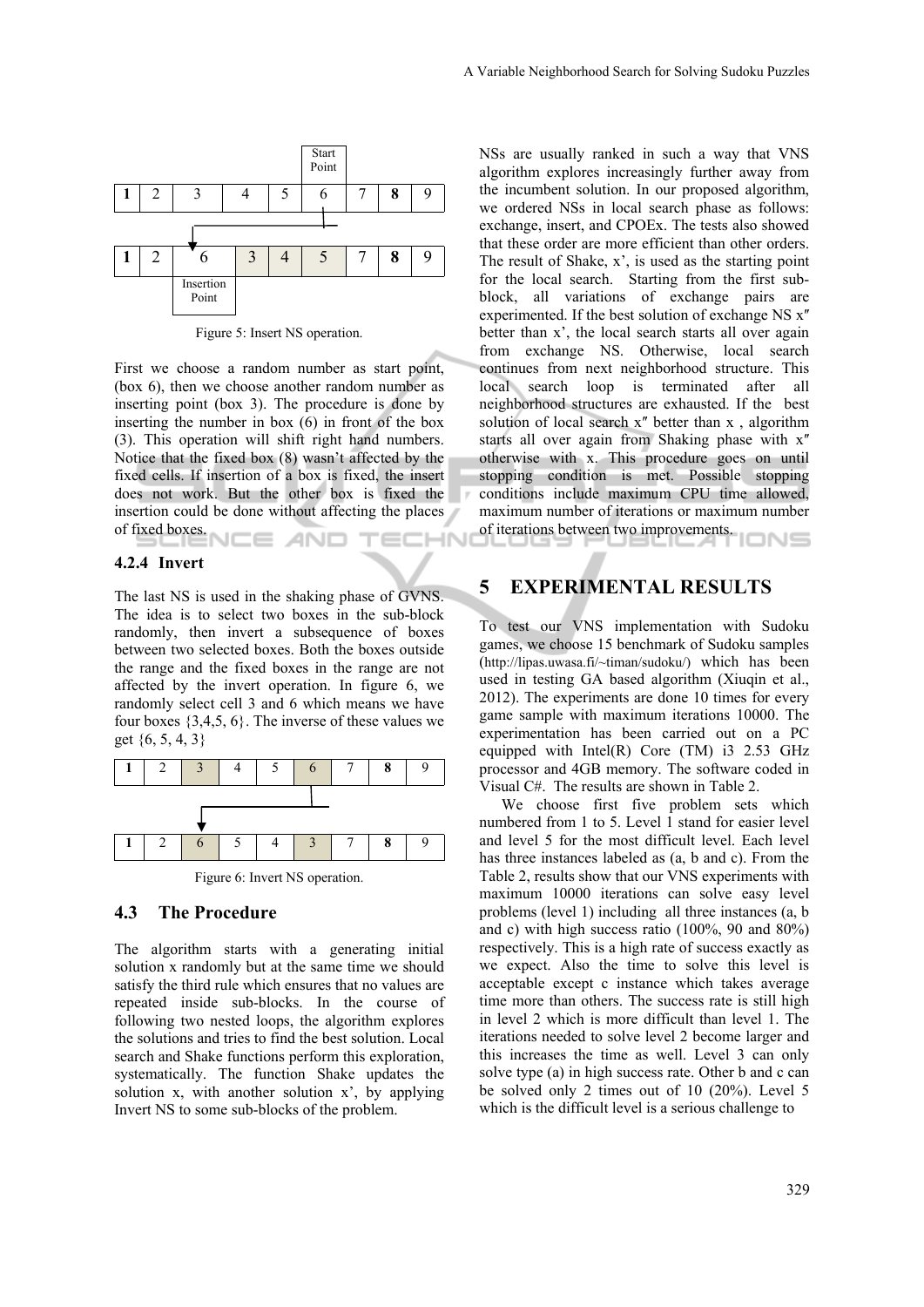| # prb          |             | success<br>rate% | max i | min i          | avg i | max<br>t | avg t |  |
|----------------|-------------|------------------|-------|----------------|-------|----------|-------|--|
|                | a           | 100              | 568   | 30             | 188   | 30       | 9.7   |  |
| $\mathbf{1}$   | b           | 90               | 320   | $\overline{2}$ | 52    | 14       | 2.4   |  |
|                | C           | 80               | 5472  | 243            | 2298  | 281      | 113   |  |
|                | a           | 90               | 3427  | 616            | 1765  | 179      | 90    |  |
| $\overline{2}$ | b           | 80               | 6994  | 858            | 2962  | 345      | 149   |  |
|                | C           | 30               | 2007  | 367            | 952   | 95       | 45    |  |
|                | a           | 80               | 1923  | 432            | 1156  | 96       | 59    |  |
| 3              | b           | 20               | 8046  | 4116           | 6081  | 404      | 307   |  |
|                | C           | 20               | 1434  | 918            | 1176  | 73       | 59    |  |
|                | a           | 30               | 1831  | 874            | 1214  | 89       | 61    |  |
| 4              | $\mathsf b$ | $\Omega$         |       |                |       |          |       |  |
|                | с           | 40               | 4165  | 343            | 1982  | 236      | 105   |  |
|                | a           | 20               | 5345  | 123            | 2734  | 274      | 126   |  |
| 5              | b           | 20               | 5036  | 4318           | 4677  | 235      | 222   |  |
|                | C           | 10               | 4210  | 4210           | 4210  | 207      | 207   |  |

Table 2: Results on 15 Sudoku samples (i: iterations, t: time in seconds.

our VNS, even it failed to solve level 4 label b within 10 tries, but it shows an acceptable rate of success equal to 30% and 40% for labels a and c respectively. The worst results are in level 5 with only 10% successfully, the most difficult level (level 5) needs average of iterations between 2000 and 4000 to solve it 2 times out of 10 in a and b.

#### **5.1 Comparing with HS**

Harmony Search (HS) algorithm is tested with five Sudoku instances in (Satyendra and Saumi, 2013). Table 3 shows that our algorithm outperform HS in most of the experiments except the first problem which is supposed to be the easier one among 5 problems. Our algorithm can solve this problem only

| # problem | <b>HS</b>      | <b>VNS</b>     |          |  |  |
|-----------|----------------|----------------|----------|--|--|
|           | Success Rate % | Success Rate % | time avg |  |  |
|           | 100            | 30             | 14.4     |  |  |
|           |                | 90             | 1.7      |  |  |
| 3         | 35             | 100            | 0.051    |  |  |
|           | 15             | 40             | 19.9     |  |  |
|           | 10             | 90             | 27.5     |  |  |

Table 3: Comparing VNS with HS.

3 times out of 10 tries. Interestingly, we can solve instance of level 3 in very short time with average of 51 ms in rate of success equal to 100%. It seems not to be so difficult or at least it has medium difficulty because it has 52 fixed cells which seems to be solve easily even by human. It's clear that our algorithm outperforms HS in success rate with fast average time equal to 12.65 second.

#### **5.2 Comparing with CA and GA**

Finally, we compare our results with the results of CA (Mantere and Koljonen, 2008), and NGA (Xiuqin, Yongda and Ruichu, 2012) in Table 4. Because that our algorithm is a trajectory-based metaheuristic and their algorithms are populationbased algorithms, we think it's not fair to comparing number of generations with our number of iterations as a comparing criterion. Instead, we believe rate of success is important criterion as well as it is common criterion between different algorithms. The values in the table stand for success of rate in finding optimal solution (fitness 0). As example the first value under column (a) of CA algorithm means the CA can solve the instance (a) 56 times out of 100, or the success rate is 56%. In NGA algorithm,  $(\leq 10)$  means that in 100 times trying, it can solve the instance less than 10 times. From Table 4 we can conclude that our algorithm gives us very competitive results. The bold numbers mean the best results in this table. It's clear that our algorithm have higher results in 10 instances and competitive results in general.

Table 4: Comparison between CA, NGA and VNS in terms of success rate.

|                | <b>CA</b>           |                                  |                                  | <b>NGA</b>                |                              |                              | <b>VNS</b> |          |             |  |
|----------------|---------------------|----------------------------------|----------------------------------|---------------------------|------------------------------|------------------------------|------------|----------|-------------|--|
| #              | a                   | b                                | $\mathbf c$                      | a                         | b                            | $\mathbf c$                  | a          | b        | $\mathbf c$ |  |
| $\mathbf{1}$   | 5<br>6              | 7<br>6                           | $\overline{4}$<br>6              | 10<br>0                   | 10<br>$\bf{0}$               | 100                          | 100        | 90       | 80          |  |
| $\overline{c}$ | 4<br>$\overline{2}$ | $\overline{c}$<br>$\overline{2}$ | $\overline{2}$<br>$\overline{c}$ | 40                        | 30                           | 40                           | 90         | 80       | 30          |  |
| 3              | 4<br>$\overline{2}$ | 1<br>9                           | 1<br>7                           | 20                        | 10                           | 30                           | 80         | 20       | 20          |  |
| $\overline{4}$ | 7                   | 7                                | 1<br>3                           | 10                        | 20                           | $\leq$ 1<br>$\boldsymbol{0}$ | 30         | $\theta$ | 40          |  |
| 5              | 4                   | 8                                | 9                                | $<$ 1<br>$\boldsymbol{0}$ | $\leq$ 1<br>$\boldsymbol{0}$ | $<$ 1<br>$\boldsymbol{0}$    | 20         | 20       | 10          |  |

#### **6 CONCLUSIONS**

In this paper, we propose a VNS-based algorithm for solving the Sudoku problem and examine the